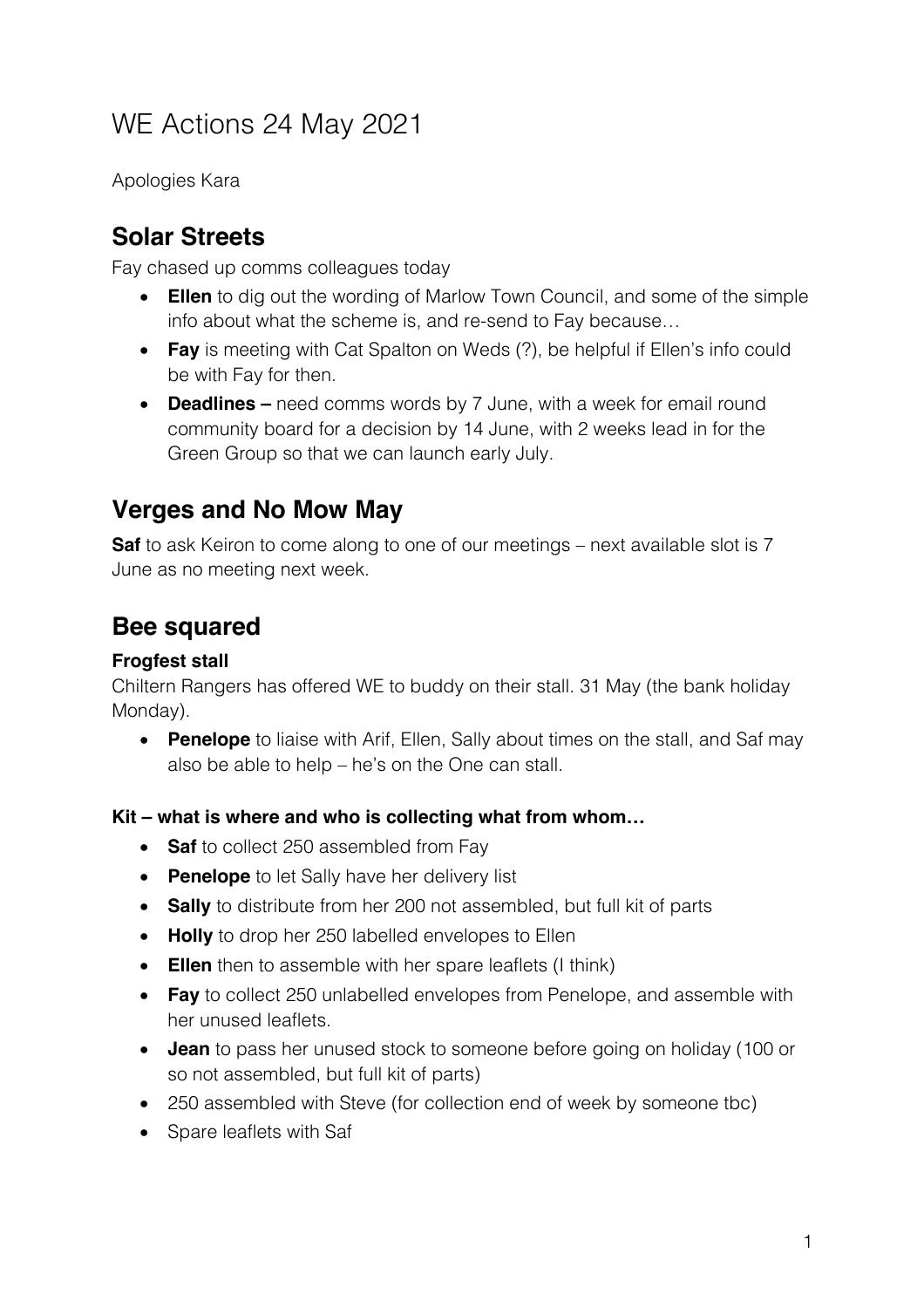### **Collection points**

Screen print from spreadsheet below

- **Jean**, **Sally**, **Saf** and **Ellen** to
	- Let Penelope know when those not up and running are up and running
	- Let Penelope know if any that say they are up and running are not!
	- Confirm 'yellow' addresses to Penelope
	- Try and get photos of the collection stations and put them on WhatsApp
	- Use the social media post text now on the website https://climateactionnow.uk/bee-squared-resources/ and encourage social media posting by those who are collection stations…
- **Penelope** will update website with all these collection stations, and add photos if possible, and a google maps map if possible…
- **Saf** to take 200 to Abbey View Primary Academy up at pinetrees off Daws Hill Lane. Waiting to hear from other schools (only emailed today)
- **Fay** to take email to schools and re-issue for places of worship and community centres tomorrow (Tues 24th) and if she can't get to it tomorrow, to send the emails only to Penelope for her to send before bedtime!

|       | Who/School                            | Address 1                          | Address 2       | Address 3           | Post code       | handing out or<br>collection station? | number? up and | running?        | photo? | post on social<br>media? |
|-------|---------------------------------------|------------------------------------|-----------------|---------------------|-----------------|---------------------------------------|----------------|-----------------|--------|--------------------------|
| Jean  | anon                                  | 11 Telford Way                     |                 |                     | <b>HP13 5EB</b> | collection station                    |                | 25 yes          |        |                          |
| Jean  | anon                                  | 43 Green Road                      | Terriers        |                     | <b>HP13 5AZ</b> | collection station                    |                | 25 yes          |        |                          |
| Jean  | anon                                  | 43 Disraeli Crescent               |                 |                     | HP13 5EL        | collection station                    |                | 25 yes          |        |                          |
| Jean  | Jean                                  | 12 Tancred Road                    |                 |                     | HP13 5EF        | collection station                    |                | 25 yes          |        |                          |
| Jean  | anon                                  | 280-282 Hughenden Road             |                 |                     | <b>HP13 5PE</b> | collection station                    |                | 25 yes          |        |                          |
| Jean  | anon                                  | Hughenden Community Shop           |                 |                     | <b>HP14 4NX</b> | collection station                    |                | 25 yes          |        |                          |
| Jean  | anon                                  | 6 Coates Lane                      |                 | High Wycombe        | HP13 5HE        | collection station                    |                | 25 yes          |        |                          |
| Sally | Sally                                 | next door.                         |                 |                     |                 | collection station                    | 50             |                 |        |                          |
| Sally | Cllr Zahir Mohammed                   | 5 Cressex Road                     |                 | High Wycombe        | <b>HP12 4PG</b> | collection station                    | 50             |                 |        |                          |
| Sally | Nigel                                 | appletrees                         | Pinewood Road   | Sands               | <b>HP12 4DD</b> | collection station                    | 50             |                 |        |                          |
| Sally | Alan Hill                             | 28 Deeds Grove                     |                 | High Wycombe        | <b>HP12 3NU</b> | collection station                    | 50             |                 |        |                          |
| Sally | Cllr Mohammed Ayub                    | 3 Mount Close                      |                 | High Wycombe        | <b>HP12 3PE</b> | collection station                    | 50             |                 |        |                          |
| Sally | Cllr Maz Hussain                      | 42 Eaton Ave                       |                 | High Wycombe        | <b>HP12 3BP</b> | collection station                    | 50             |                 |        |                          |
| Sally |                                       |                                    |                 |                     |                 | collection station                    | 50             |                 |        |                          |
| Sally | $\frac{1}{2}$                         |                                    |                 |                     |                 | collection station                    | 50             |                 |        |                          |
| Ellen | Cllr Mel Smith                        | 23 Pheasant Drive Downley          |                 | <b>Bucks</b>        | <b>HP13 5JH</b> | collection station                    | 50             |                 |        |                          |
| Ellen | Sue Hynard                            | 14 Priory Avenue                   |                 | High Wycombe        | <b>HP13 6SH</b> | collection station                    |                | 50 yes          |        |                          |
| Ellen | <b>Cllr Paul Turner</b>               | 1 Curlew Close                     | Downley         | High Wycombe        | <b>HP13 5JY</b> | collection station                    |                | 50 yes          |        |                          |
| Ellen | one more in downley                   |                                    |                 |                     |                 | collection station                    | 50             |                 |        |                          |
| Ellen |                                       | 168 Amerham Road                   |                 |                     | <b>HP13 5AF</b> | collection station                    | 50             |                 |        |                          |
| Saf   | Cllr Saf Raja                         | 19 Arnison Ave                     |                 |                     | <b>HP13 6DD</b> | collection station                    |                | 25 not yet      |        |                          |
| Saf   | Dennis Kebabs                         | 8 Oxford Street                    |                 |                     | <b>HP11 2DG</b> | collection station                    |                | 25 yes          |        |                          |
| Saf   | <b>Shafiq Computer Gallery</b>        | 12 Whitehart Street                |                 |                     | <b>HP11 2HL</b> | collection station                    |                | 25 yes          |        |                          |
| Saf   | Hills Café                            | 162 Micklefield Road               |                 | High Wycombe        | <b>HP13 7HA</b> | collection station                    |                | 25 yes          |        |                          |
| Saf   | <b>Wrights Meadow Centre</b>          | Wrights Meadow Road                |                 |                     | <b>HP11 1SQ</b> | collection station                    |                | 25 yes          |        |                          |
| Saf   | Peter Cartwright                      | 54 Guinions Road                   |                 |                     | <b>HP13 7NX</b> | collection station                    |                | 25 yes          |        |                          |
| Saf   | Cllr Arif Hussain                     | Roosters                           | 7 Oxford Street |                     | <b>HP11 7DG</b> | collection station                    |                | 25 yes          |        |                          |
| Saf   | Cllr Julia Wassell                    | Quaker Meeting H 25 London Road    |                 | <b>High Wycombe</b> | 22              | collection station                    |                | 25 yes          |        |                          |
| Saf   | One can                               | 11B Duke Street                    |                 |                     | <b>HP13 6EE</b> | handing out                           |                | $25 \nvert n/a$ |        |                          |
| Saf   | anon                                  | 35 Verney Ave                      |                 |                     | <b>HP13 7NX</b> | collection station                    |                | 25 yes          |        |                          |
| Saf   | anon                                  | 54 Tyzak Road                      |                 |                     | <b>HP13 7PT</b> | collection station                    |                | 25 yes          |        |                          |
| Saf   | anon                                  | 9 Brands Hill Ave                  |                 |                     | <b>HP13 5PZ</b> | collection station                    |                | 25 yes          |        |                          |
|       | <b>Charmaine Community Allotments</b> |                                    |                 |                     |                 |                                       |                |                 |        |                          |
|       | Charmaine community fridge            |                                    |                 |                     |                 |                                       |                |                 |        |                          |
|       | Penelope Cllr Darren Hayday           | to be posted some in marlow Bottom |                 |                     |                 |                                       |                |                 |        |                          |

### **Publicity/mapping**

Website now has a growing list of collection stations

https://climateactionnow.uk/groups/wycombe/wycombe-ecology/bees/i-want-tocollect-seed/

BFP and Wycombe Sound contacted – waiting to hear back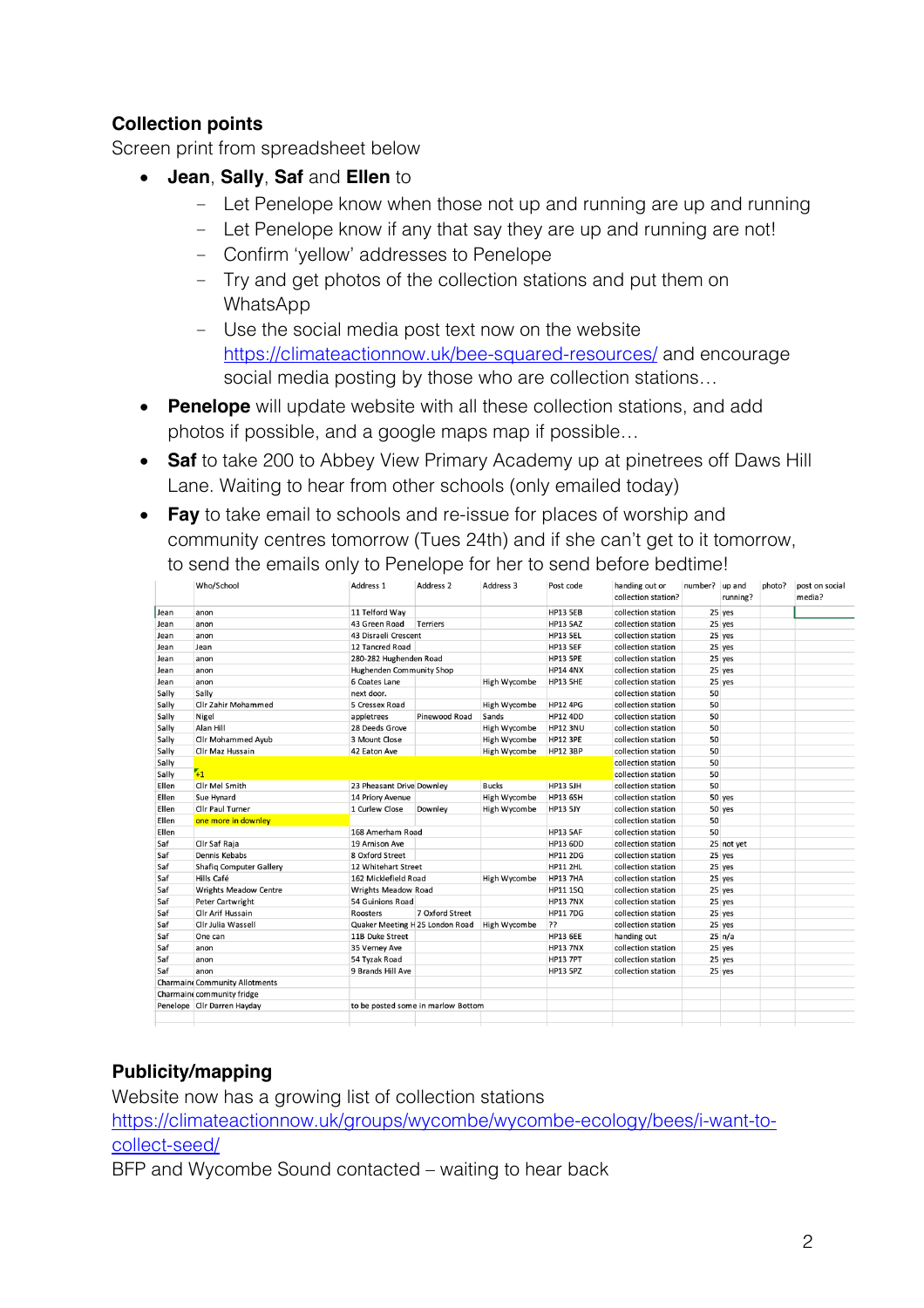## **AOB**

### **PPE recycling**

Could we think about town centre locations for face mask recycling: https://www.reworked.com/product/ppe-recycling-box-face-mask-covid-waste/

• no specific actions – will pick up next meeting

#### **Government's Urban Tree Challenge Fund –**

https://www.gov.uk/government/news/44000-trees-to-be-planted-as-urban-treechallenge-fund-reopens

• **Fay** has enquired and waiting to hear back

#### **Youth action on Bees.**

Update from Hazlemere – youth Bee Day event – idea to try to get schools to have bee hives, and then to connect all the schools up with pollinator corridors! Great idea, for us to plan over the year!

#### **Litter picking**

Great British Spring Clean:

https://www.keepbritaintidy.org/get-involved/support-our-campaigns/great-britishspring-clean

We will discuss on 7 June if we want to do anything on this – there is an event already logged for High Wycombe, perhaps we can join forces…

Text from email from Carla Shepherd at Bucks Council below:

It's 1 week to go until the nationwide Keep Britain Tidy Spring clean campaign kicks off on Friday 28 May and runs through to Sunday 13 June.

So far we have received 22 events registered during the main campaign for Chiltern, Wycombe and South Bucks areas. Thank you to those who have registered your events  $\odot$ 

Events are taking place between 28 May  $-$  13 June in the following towns/villages across the South of Buckinghamshire:

- Beaconsfield
- Bourne End
- Burnham
- Denham
- Farnham Common
- Flackwell Heath
- High Wycombe
- Hughenden, High Wycombe